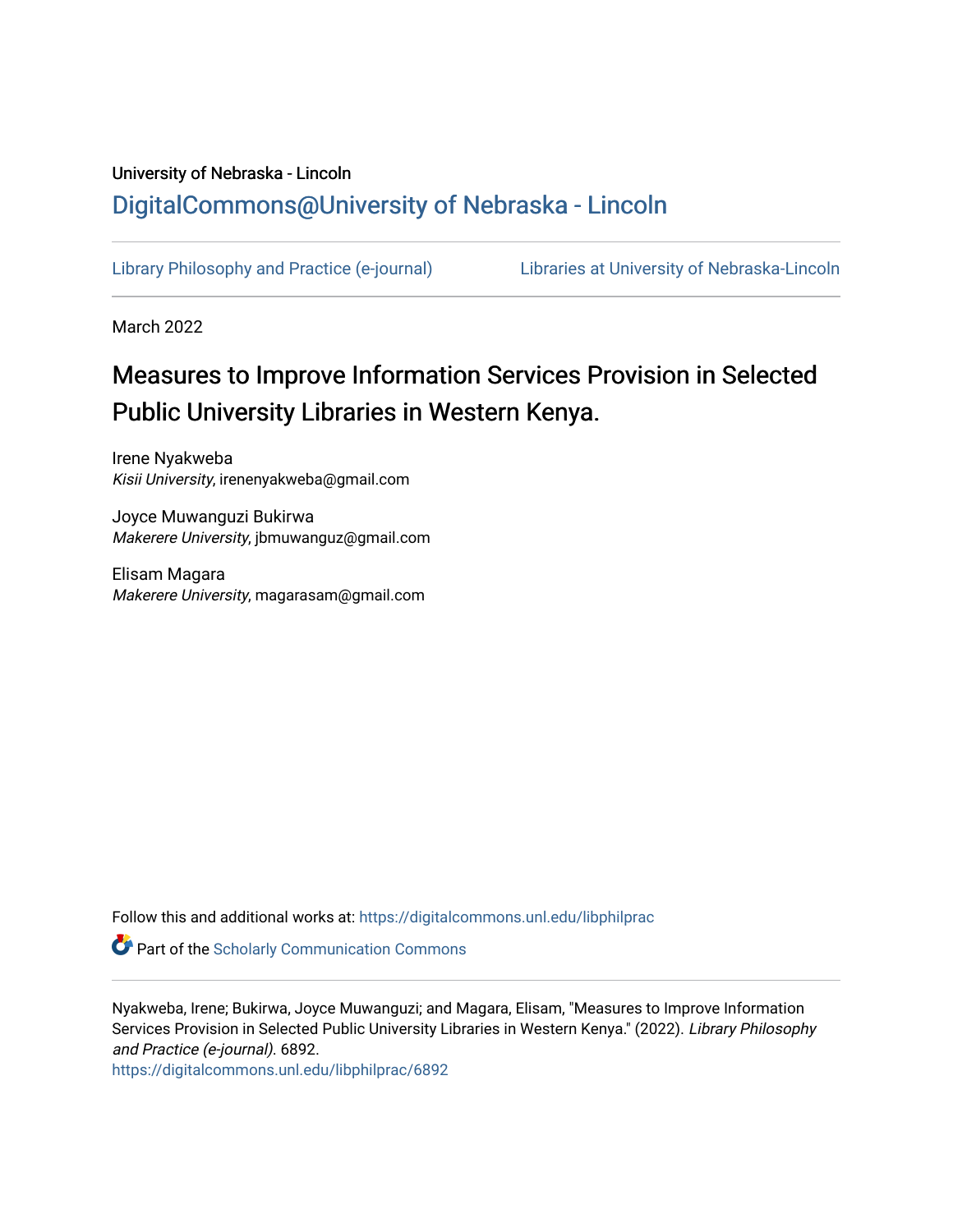## **Measures to improve information services provision in selected Public**

## **University libraries in Western Kenya.**

 **Irene Nyakweba**

**[irenenyakweba@gmail.com](mailto:irenenyakweba@gmail.com)**

 **Kisii University, Kenya**

**Dr. Joyce Muwanguzi Bukirwa [jbmuwanguz@gmail.com](mailto:jbmuwanguz@gmail.com) Makerere University, Uganda**

 **Prof. Elisam Magara** Magarasam@gmail.com  **[elisam.magara@mak.ac.ug](mailto:elisam.magara@mak.ac.ug).**

**Makerere University, Uganda**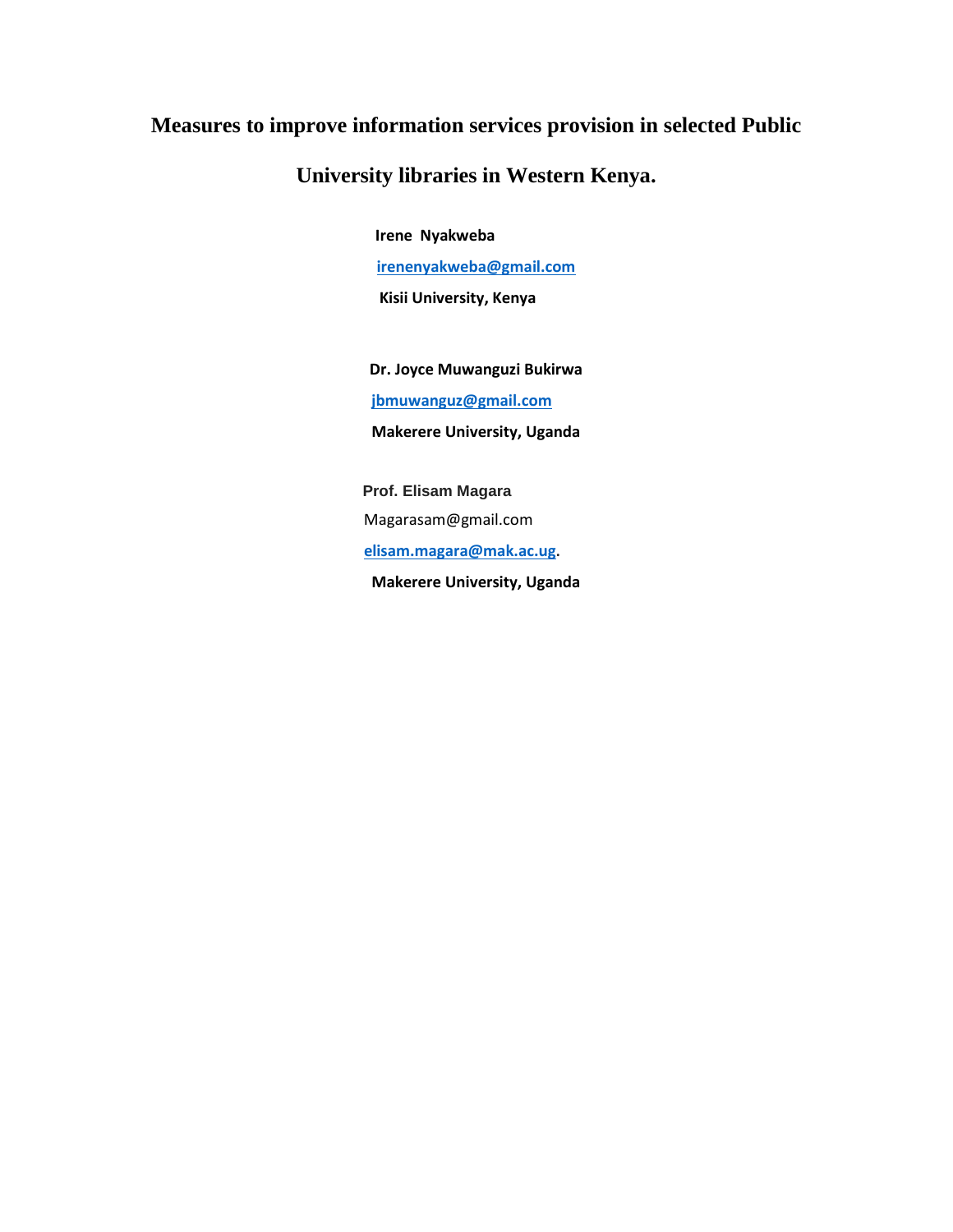## **ABSRACT**

Public university libraries globally in this dynamic and innovative environment strives to satisfy their users' needs. From time immemorial they have been essential constituents of scholastic enterprise and have been established alongside academic institutions Empirical literature on library service standards assessments and user's satisfaction is extensive but controversial. The digital age is also changing the methods of producing and disseminating information with a greater emphasis on electronic service delivery. To retain relevance, libraries are expected to adapt to new technologies and position themselves as important learning organizations where services continually change and improve to meet the information demand of all the user community. Most studies in Kenya relating to academic libraries service quality enhancement and awareness is scanty and library service goals and objectives are not in tandem with its stakeholders. Consequently there is need to provide scientific knowledge and suggestive solutions on library information services. The purpose of this study is therefore to assess the predictive variables of library performance in public university libraries of Western Kenya and suggestive measures to improve library information service to the user community. The specific objective of the study includes; assessing compliance of public university libraries in Western Kenya to statutory standards for information services provision; to assess the user satisfaction in relation to information service provision of public university libraries in Western Kenya and to identify the challenges to service provision of information services. The study adopted gap analysis model. Quantitative and qualitative research design was used with a sample size of 507 respondents. Data was collected through questionnaire, interview, observation and document review. The results was presented by the use of percentages, graphs and frequency tables. The findings indicated that library information services for the normal and persons with disabilities users were below normal satisfaction level, inadequacy in funds for physical expansion, service personnel, low competency in service personnel, weak management policies.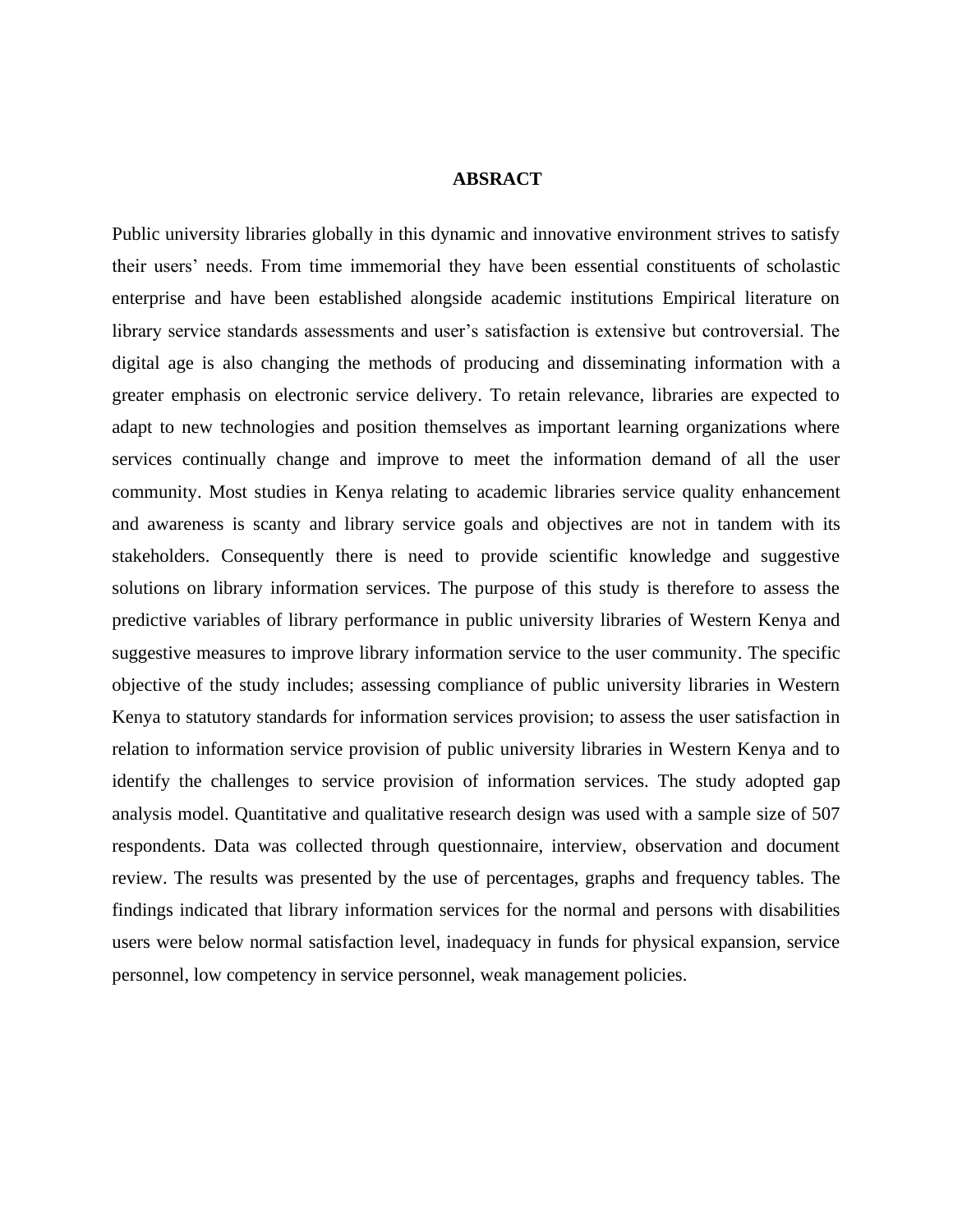## **INTRODUCTION**

Library Information services pertains to those services through which librarians directly supply users with information but also interfaces created by librarians and adjusted to users through which they could independently find needed information (Stojanovski and Papic, 2012). There is a high positive correlation between quality of information sources and library service. Zeithaml, Parasuraman and Berry, (1990) argues that key to delivering high quality service is to continually monitor customers perception of the service quality, identify causes of service quality shortfalls and take appropriate action to improve the quality of the service. ISO 11620, (1998), posits performance predictors for library's quality as the totality features and characteristics of products or services that bears on the library's ability to certify stated or implied needs. This has created a gap in the library information services of universities of Western Kenya of which has been bench-marked below the user satisfaction level. Therefore the purpose of gathering library service quality data is to identify what is working well and what is not and to increase knowledge of customers' requirement (Phipps, 2004). Otember, (2012) argued that academic libraries are responsible for the policy on customer/user service provision by ensuring that library provides a service that is customer friendly to meet the customer's needs, provides services all the time within the reach of available resources, offer comfortably, welcoming and clean environment where users can work from, ensure information materials and resources appropriate to the needs users, develop through training library staffs to able. Hansen (1998), introduces the term barrier-free as an inclusive environment and one which all users, whatever their inabilities, are able to carry out their activities comfortably, effectively and safely without being restricted by poor design, maintenance or management of the built environment. Itegi (2015) witnessed a tremendous growth of Kenyan universities, calling for library service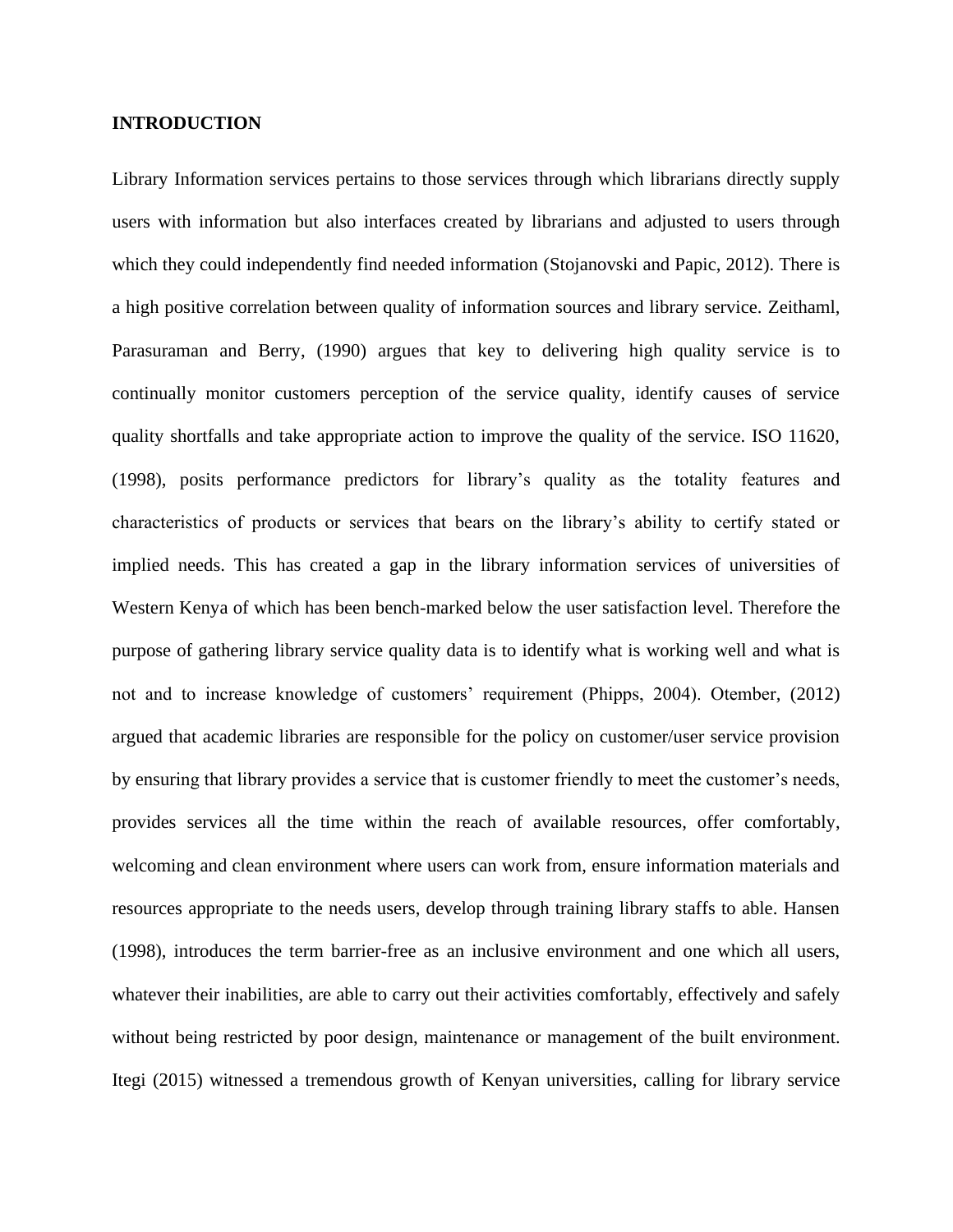quality enhancement in all institution of higher learning in area of authority and management structures, assessing the values of service provided and availability of services to the user community. He was silent on budget, personnel, facilities and equipment. My study included all of these predictive variables as a measure of performance of public university libraries of Western Kenya.

The standards for libraries in higher education are design to guide university libraries in advancing and sustaining their roles as partners in educating students, achieving their institutions missions, and positioning libraries as leaders in assessment and continuous improvement on their university. ACRL, (2018), posits an outcome-based framework determining the institution effectiveness. Stalford (2014) posits a standard which is reprographic. IFLA (2015) postulate a standard which reflect a current consensus on roles, principles, guidelines, best practices or models for a particular activity or service. CUE (2014) supported a standard which encompasses all academic programs, varied, authoritative and up to date information resources, which facilitates teaching, learning and research and community service reviewed within a period not exceeding five years. It is more silent on library departmental policy in relations to policies of it stakeholders who are the parent institution, the local government and the national government (corporate) policies. Universities of Western Kenya have experienced different time-lags in the achievement of their parent institution missions, goals and objectives.

User satisfaction in university libraries has been the primary objectives of both the libraries and librarians. Musoke, Kakai and Akiten (2005) identify students, staff and researchers as university library users with a growing numbers of university students, increase of study programs coupled with paradigim shifts, increase in research and rapid ICT development and have all change the routines of traditional academic librarianship. These changes and demands, therefore, need an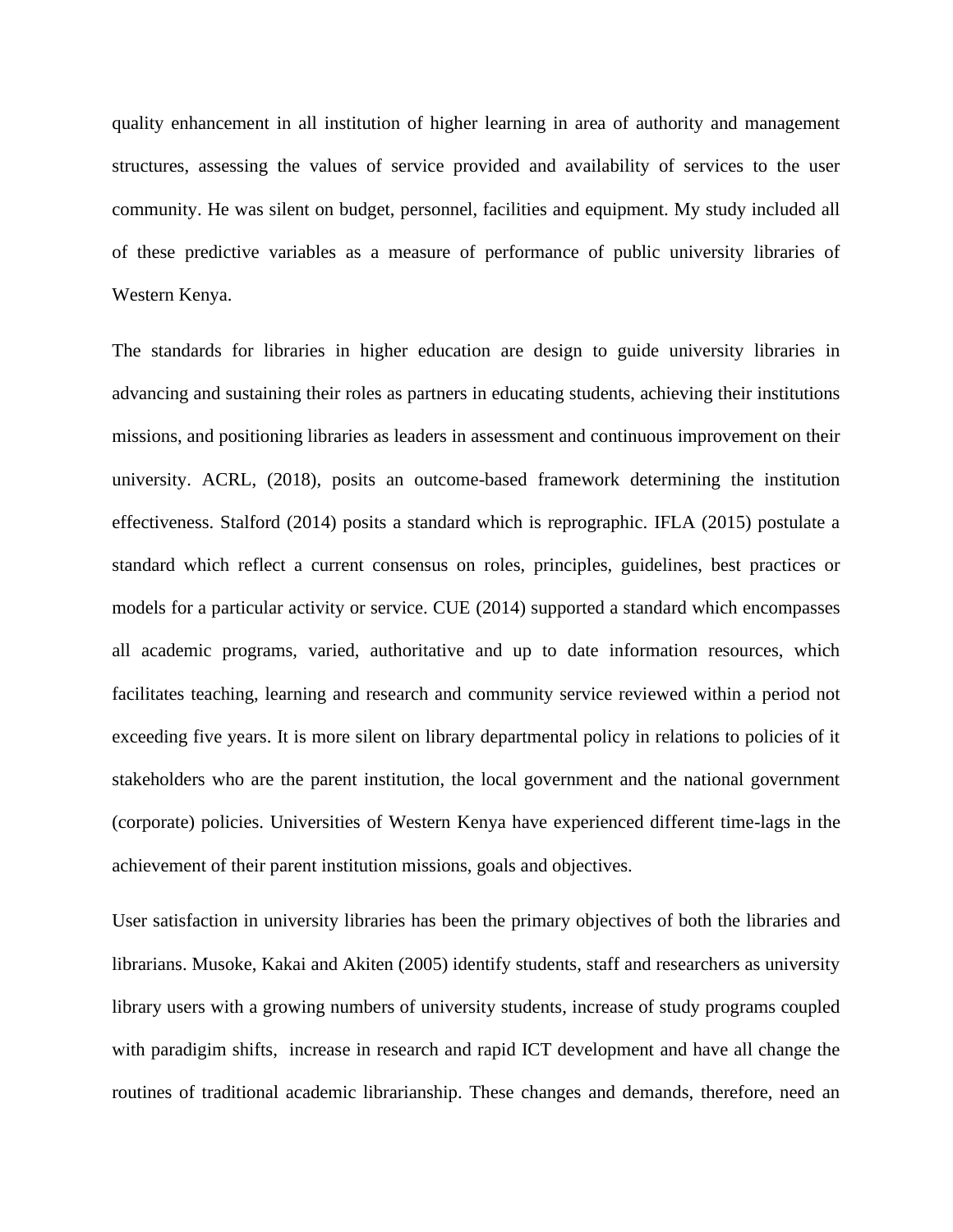innovative librarian, who by using various initiating networks and collaboration, would try to meet the never-ending needs of university library users'. Therefore, the quality of information service rendered should be standards that meet the users' needs and expectations. Blar and Malik, (2017), asserts that it is through the users which librarians can determine if the library information services rendered to users are satisfactory or not. There has been a challenge in the provision of library information services and awareness in the performance of public university libraries of Western Kenya. Therefore for libraries and information service to stay viable in the current environment, it is important that the adopt marketing strategies to help meet the library's department goals and objectives of its stakeholders. Kamau, Kiplangat and Odini (2018) in their study of Kenyatta University, revealed a limited to and use of ICT. Kavulya (2014), asserts that public university libraries in Kenya and particularly western Kenya have inadequate information service, inadequacy in budget, personnel, facilities and equipment. The literatures agree on a variety of techniques to promote library services and resources Nkanga (2002) agrees on personal contacts, circulars, memos, telephone calls, meetings, direct mailing, displays, talks newsletters, library tours and leaflets. Cummig (1994) supported outreach programs, holding lectures, changing library's exhibits library tours, class room instructions, one-on-one appointments, library homepage, online catalogue and one-on-one training. Dodsworth (1998) supports the markeing approach of mailouts, personal visits, presentation newsletters, extension activities and cultivating the price and media. Hindchcliffe and Leon, 2011; Moulaison and Corrado, 2011; Yi, 2018, to keep pace with evolving information technology, librarians use blogs, wikis and podcasting, YouTube and Flicker and Facebook. This was supported by Maria G.N. Musoke (2004) in his strategies for addressing the university library user's changing needs and practices in Sub-Saharan Africa. Therefore, my study identified areas of weaknesses and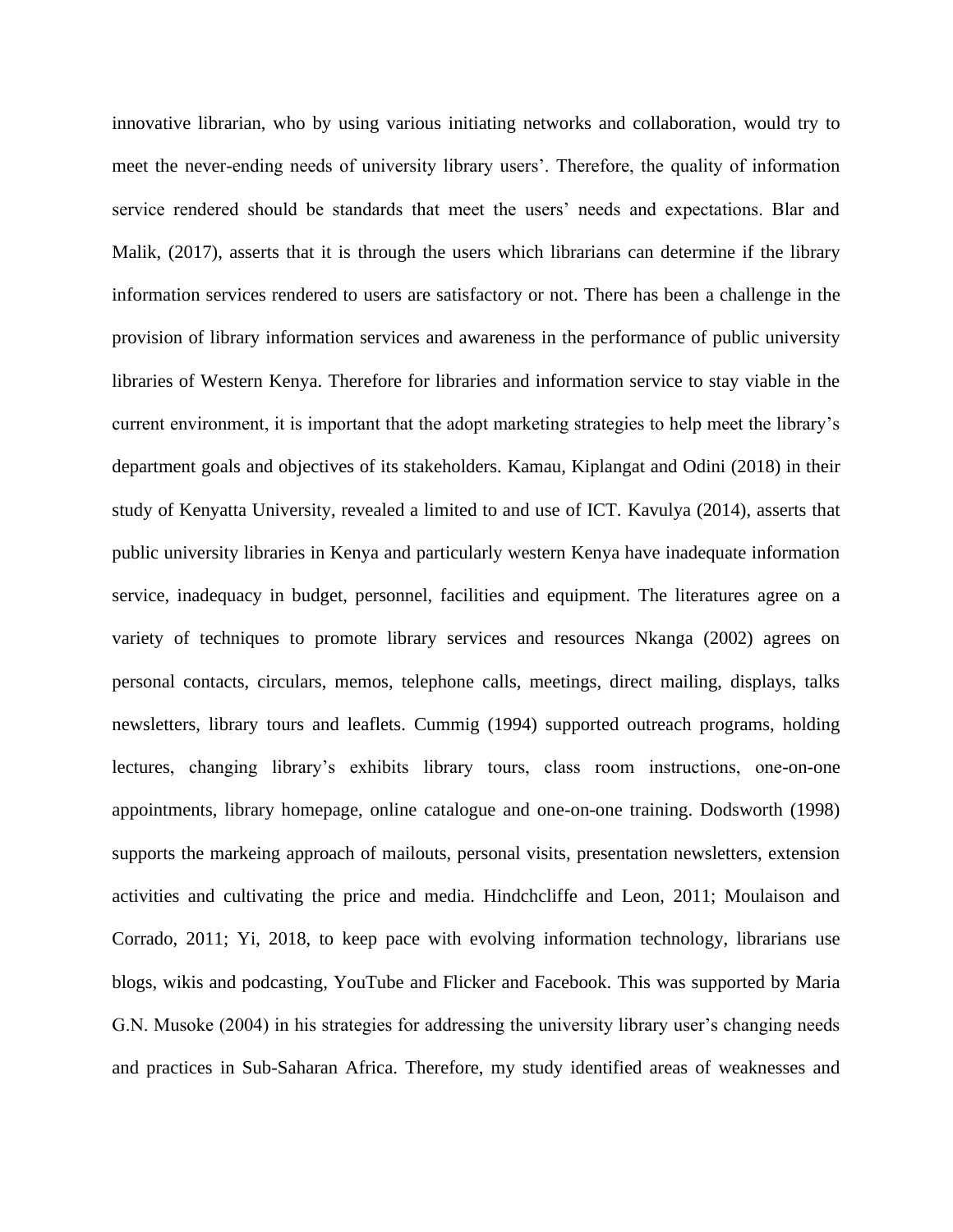suggestion measures to improve library information services in public universities of Western Kenya.

#### **STATEMENT OF THE PROBLEM**

Library service standards and user satisfaction have been the primary objectives of both the libraries and librarians globally. The growing number of university students, the increase of study programs coupled with paradigm shifts, the increase in research and the rapid ICT development have all change the routines of traditional academic librarianship. This has brought a challenge and an awareness problem to all public university libraries of Western Kenya which are characterized by inadequacy in information service, less allocated budget, less facilities, low equipment and low technological progress according to literature. The current literature is therefore full of information on academic libraries information service provision and awareness in public university libraries in Kenya. Consequently there is need to provide scientific knowledge and suggestive solutions on library information services. The purpose of this study is therefore to assess the predictive variables of library performance in public university libraries of Western Kenya and suggestive measures to improve library information service to the user community.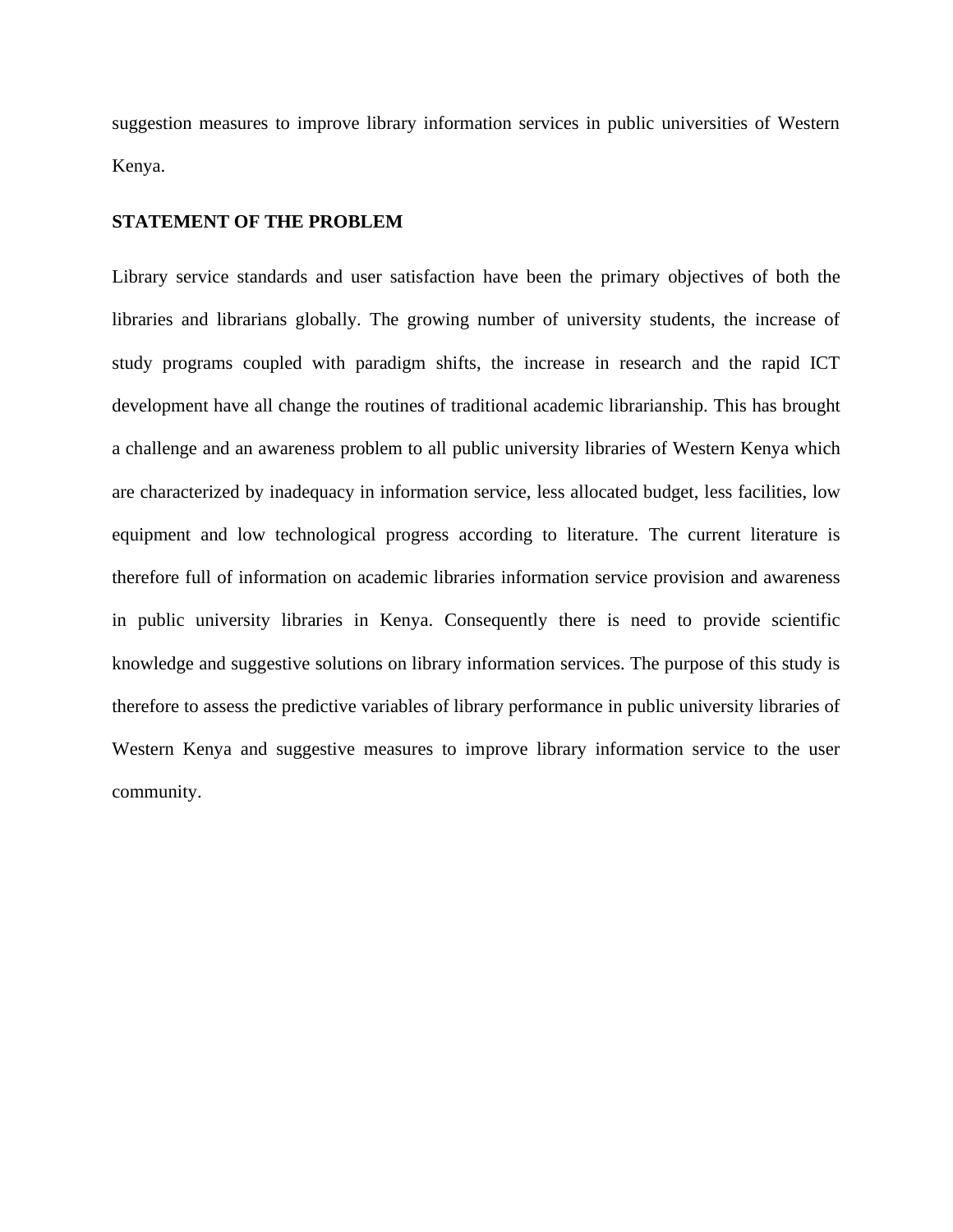## **OBJECTIVES**

- 1. To assess if the academic libraries of public university of Western Kenya meet the accreditation by external bodies (Cue).
- 2. To propose measures for strengthening provision of information services in public University Libraries in Western Kenya..

## **METHODOLOGY**

Quantitative and qualitative descriptive research design was used. It was conducted in 4 public university libraries of western Kenya. The study population comprise of all academic staff, trained librarians, top management and categories of students where the data was collected by questionnaires, interviews, observations and document analysis.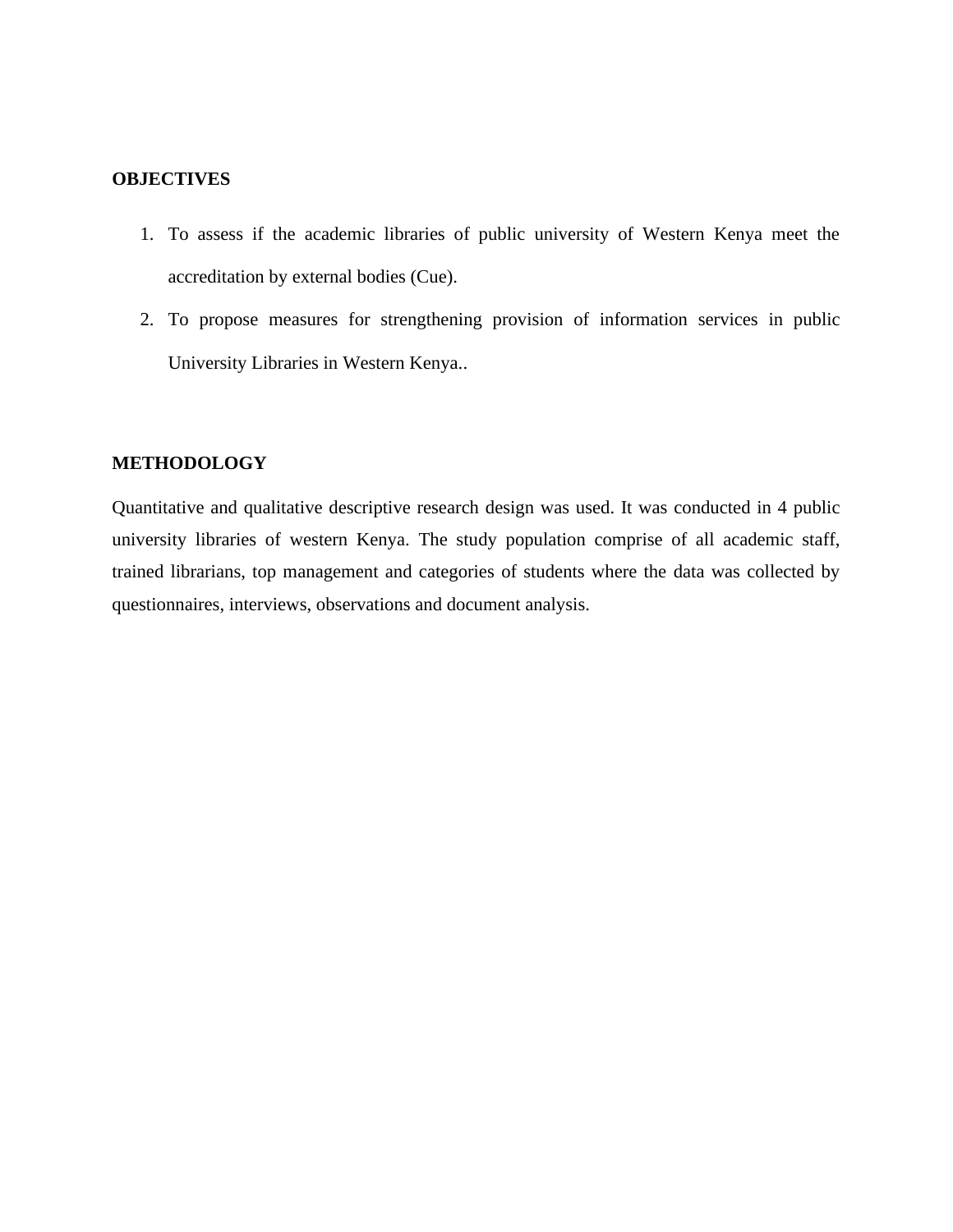## **RESULTS AND DISCUSSION**

#### **Ranking of Library space, facilities and equipment**

#### **Table 1**

|                                                                            | $\mathbf N$ | Range            | Minimum      | Maximum          | Mean      | Std.<br>Deviation | Variance  |
|----------------------------------------------------------------------------|-------------|------------------|--------------|------------------|-----------|-------------------|-----------|
| Response                                                                   | Statistic   | <b>Statistic</b> | Statistic    | <b>Statistic</b> | Statistic | <b>Statistic</b>  | Statistic |
| conducive<br>Ambiance<br>and<br>to<br>learning                             | 340         | 4                | 1            | 5                | 3.95      | .912              | .832      |
| Convenient<br>for<br>with $339$<br>users<br>special needs                  |             | 4                | $\mathbf{1}$ | 5                | 3.48      | 1.124             | 1.262     |
| Sufficient doorways for exit in $340$<br>case of emergency                 |             | 4                | 1            | 5                | 3.51      | 1.213             | 1.472     |
| Ease of movement of users, staff $341$<br>and library resources            |             | 4                | 1            | 5                | 4.01      | 1.036             | 1.073     |
| Library impression                                                         | 337         | $\overline{4}$   | 1            | 5                | 3.90      | .914              | .835      |
| electronic<br>Computer<br>and<br>accessible<br>equipment<br>are<br>Library | in 341      | 4                | 1            | 55               | 3.73      | 2.980             | 8.880     |
| Spaced corridors                                                           | 339         | $\overline{4}$   | 1            | 5                | 3.62      | 1.057             | 1.117     |
| Entrance and exit points for $336$<br>good security                        |             | 4                | 1            | 5                | 3.64      | 1.248             | 1.556     |
| Location in central place                                                  | 332         | $\overline{4}$   | 1            | 5                | 3.94      | 1.021             | 1.042     |

As indicated in table 1. All the library buildings from all university libraries despite not being purpose built, were conducive for learning, the entrances were conspicuously and centrally placed. There was ease of movement for users and computer and electronic equipment were accessible. However at the Maseno library, the entrance area was under repair. At MMUST library, there was a lift being put in place to provide ease of movement for users with special needs whereas at KSU library there is a ramp. All the libraries had elaborate entrances and exit points with reliable and working electronic security gates. This concurs with Tiemensma (2009)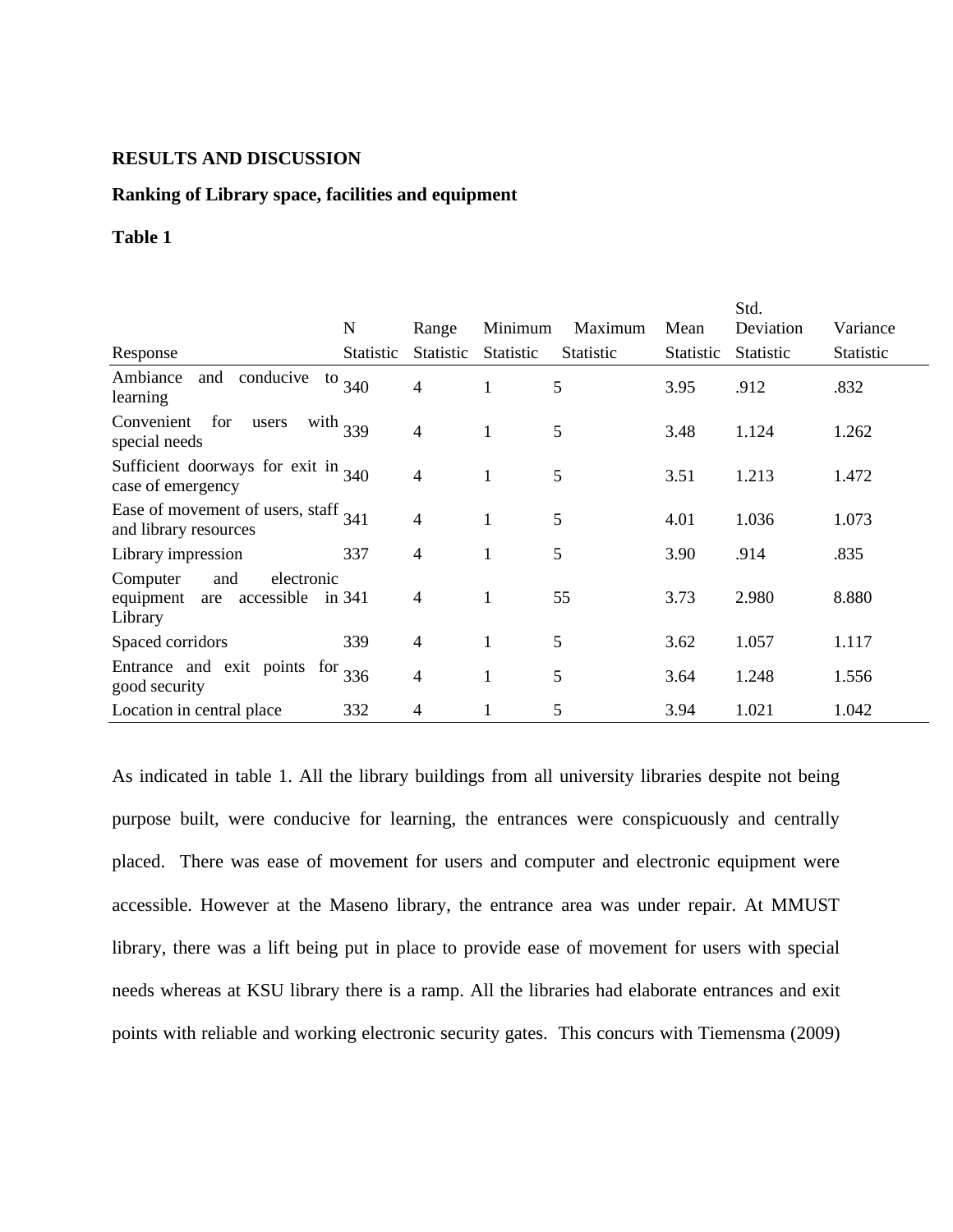study who asserts that in the digital environment, the University Library also moves from physical collections to connection.



**Figure 1 Service Personnel** 

60.5 percent of the respondents felt that staffs were impolite, while 32.39 percent indicated that staffs are not co-operative and 5.63 percent said that staffs are unaware of the online system. 3.3 percent of the respondents cited poor customer services. It concurs with Rehman (2013) study on libraries in Pakistan which found similar challenges on the inability of the libraries under study to adequately meet the needs of the users.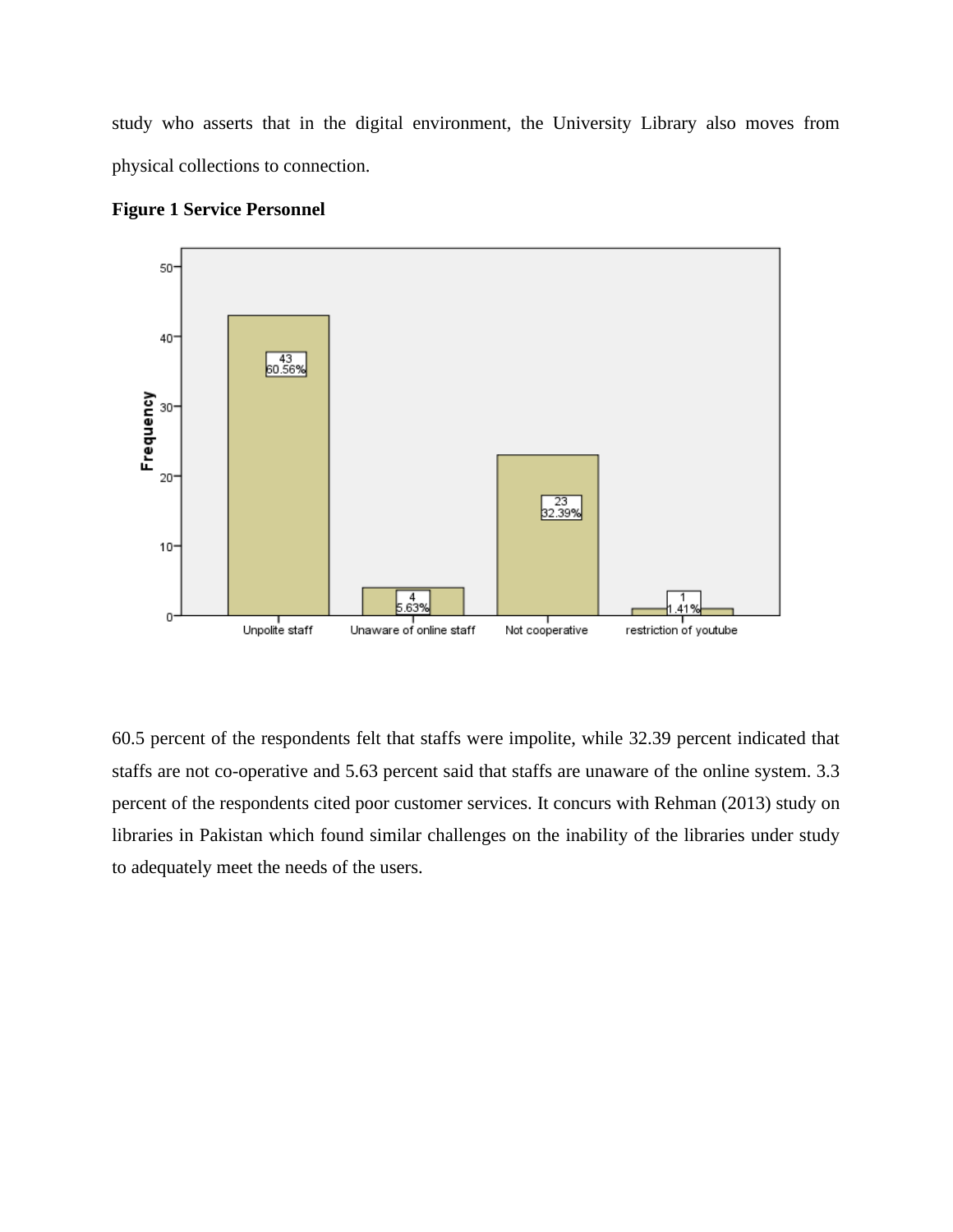## **Table 2 Promotion Awareness of library services**

|                                        | Yes   | No    |
|----------------------------------------|-------|-------|
| Reference and information services     | 96.4% | 4.0%  |
| <b>Information services</b>            | 96.8% | 4.7%  |
| Circulation services                   | 64.2% | 45.1% |
| Interlibrary services                  | 61.3% | 50.5% |
| Information literacy services          | 69.9% | 38.6% |
| Reprographic services                  | 47.7% | 64.3% |
| Multimedia services                    | 64.2% | 46.6% |
| Knowledge management system            | 71.3% | 35.4% |
| Preservation services                  | 69.9% | 35.4% |
| Archiving services                     | 77.1% | 30.7% |
| <b>E-Resources</b>                     | 90.0% | 15.5% |
| Computer and ICT services              | 91.0% | 15.5% |
| Reserve services                       | 76.0% | 32.5% |
| Borrowing and lending services         | 96.1% | 4.0%  |
| Current awareness services             | 83.5% | 22.0% |
| Selective dissemination of information | 64.9% | 42.2% |
| Self services                          | 79.9% | 24.2% |
| Institutional repository services      | 74.9% | 28.9% |
|                                        |       |       |

As shown in table 2, in an attempt to establish the awareness on the availability of library services, results indicate that majority of respondents at 96.8 percent said yes they were aware of the information services provided in the university libraries. While 4.7 percent said they were not aware of the information services available. A look at the results, 64.3 percent of the respondents indicated that they were not aware of reprographic services compared to 47.7 percent who said they were aware. Overall the findings present a picture of respondents who were aware of the library services provided. This is evident from the responses ranging between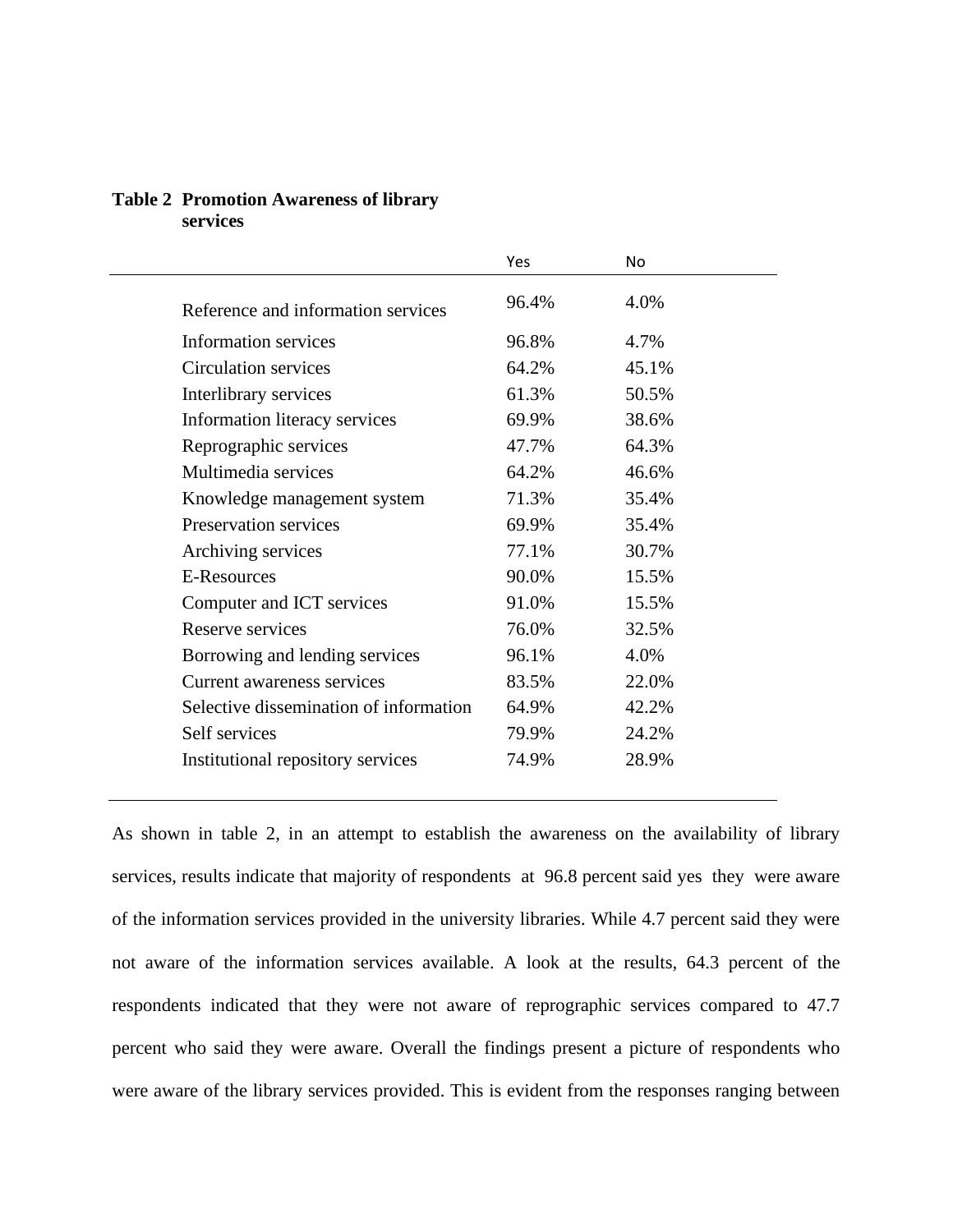61.3 to 96.8 percent who said yes they were aware. For respondents who indicated no they were not aware, results show a trend, ranging between 4.0 to 47.7 percent. The implication here shows that in all the university libraries in the western region of Kenya both students and lecturers were aware of majority of the library services. More analyses was conducted to ascertain the library services used. Such awareness of library services are in line with Ramakrishina ,Sasikal & Gowridevi (2016), who revealed that reference, digital library, circulation, photocopying services were the most important utilized services. These services were also considered as effective Services. Majority of users were satisfied with the library and information services. Responses given clearly shows the standards on the services offered at the libraries. According to The Association of College and Research Libraries (ACRL, 2018) Standards for Libraries in Higher Education are designed to guide university libraries in advancing and sustaining their role as partners in educating students, achieving their institutions' missions, and positioning libraries as leaders in assessment and continuous improvement of their university. Findings from the interview sessions indicated that all the libraries in the western region marketed their library services. Some of the marketing strategies include; brochures, orientation, book display, notice boards, during university exhibitions and ASK shows. The following excerpts were noted from a few respondents;

Respondent MSN, "we market the library through students- we liaise with the student leaders forum to receive issues from students via director academic, library Facebook page" Respondent MMUST 1, "Through the user literacy classes mostly offered in virtual libraries, our users know other services and online classes." Respondent JOOST 3; "we also reach out to our users through the social media, inter school marketing, and ASK shows" Respondent KSU 1: Our library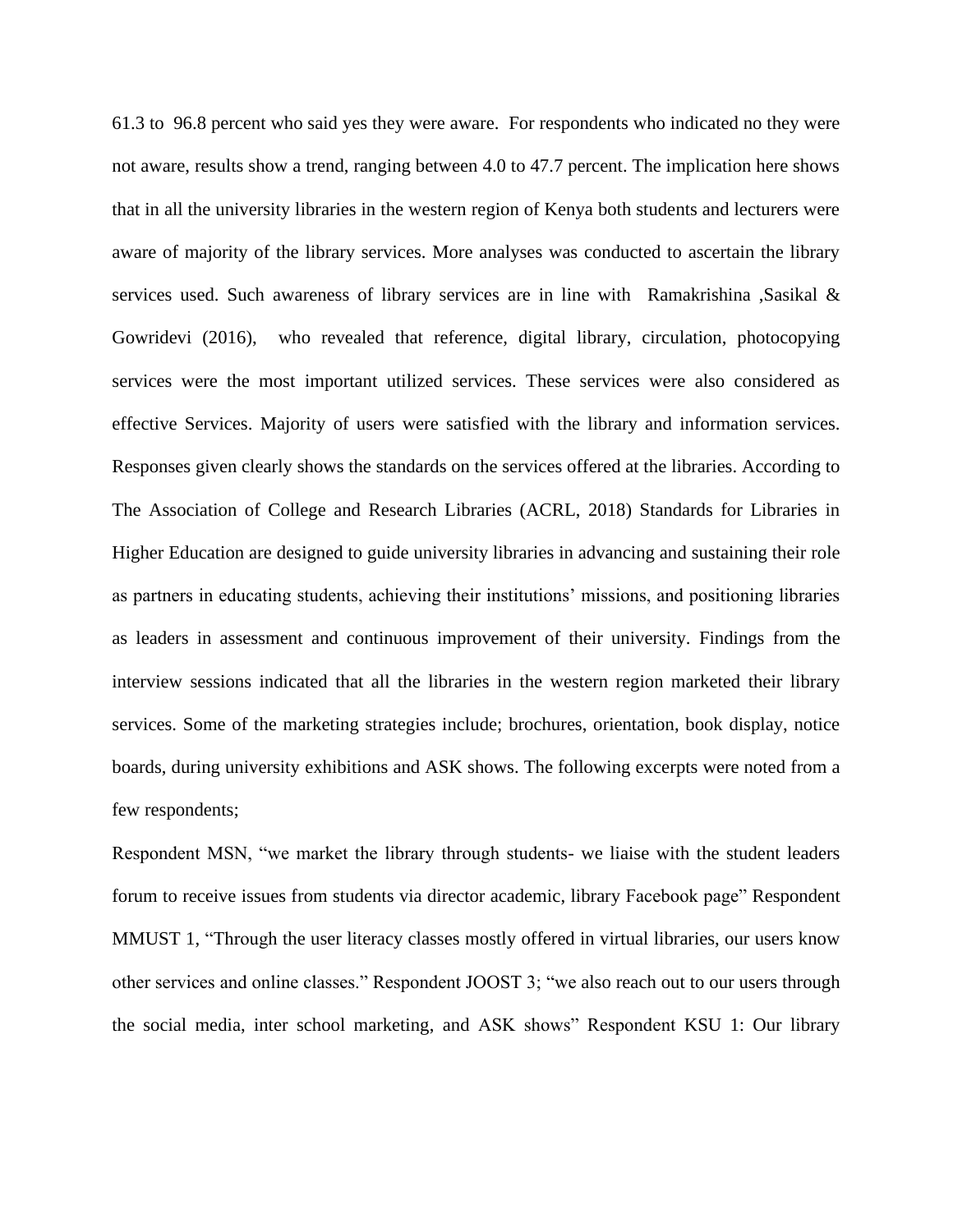regularly conducts literacy classes across the University. This has helped us reach out to the users and identity what they specifically need"

## **Table 3 Information services used**

| <b>Service</b>                           | <b>Frequency</b> | <b>Percent</b> |
|------------------------------------------|------------------|----------------|
| Computer and ICT Services                | 64               | 21.3           |
| Research services                        | 52               | 17.3           |
| Borrowing and lending services           | 77               | 25.7           |
| Reference and information services       | 60               | 20.0           |
| Information resources                    | 11               | 3.7            |
| Reserve services                         | 5                | 1.7            |
| E Resources                              | 21               | 7.0            |
| <b>Institutional Repository Services</b> | 10               | 3.3            |

As indicated in table 3, 25.7 percent of the respondents said that the service they used was the borrowing and lending services while 21.3 percent indicated they used the computer and ICT services, 20 percent used references and information services, 17.3 percent indicated they used the research, services, 7 percent used e-recourses while 10 percent used the institutional repository. Only 1.5 percent used the reserve services. Such results indicate that while majority of respondents (in table 3) were well aware of what library services were available, most respondents as seen in table 4.8 did not use them. Such results suggest that the libraries through orientation created awareness on the available services to the respondents and failed to monitor their usage. Such findings are at per with the study by Vichea et al., (2017) which showed that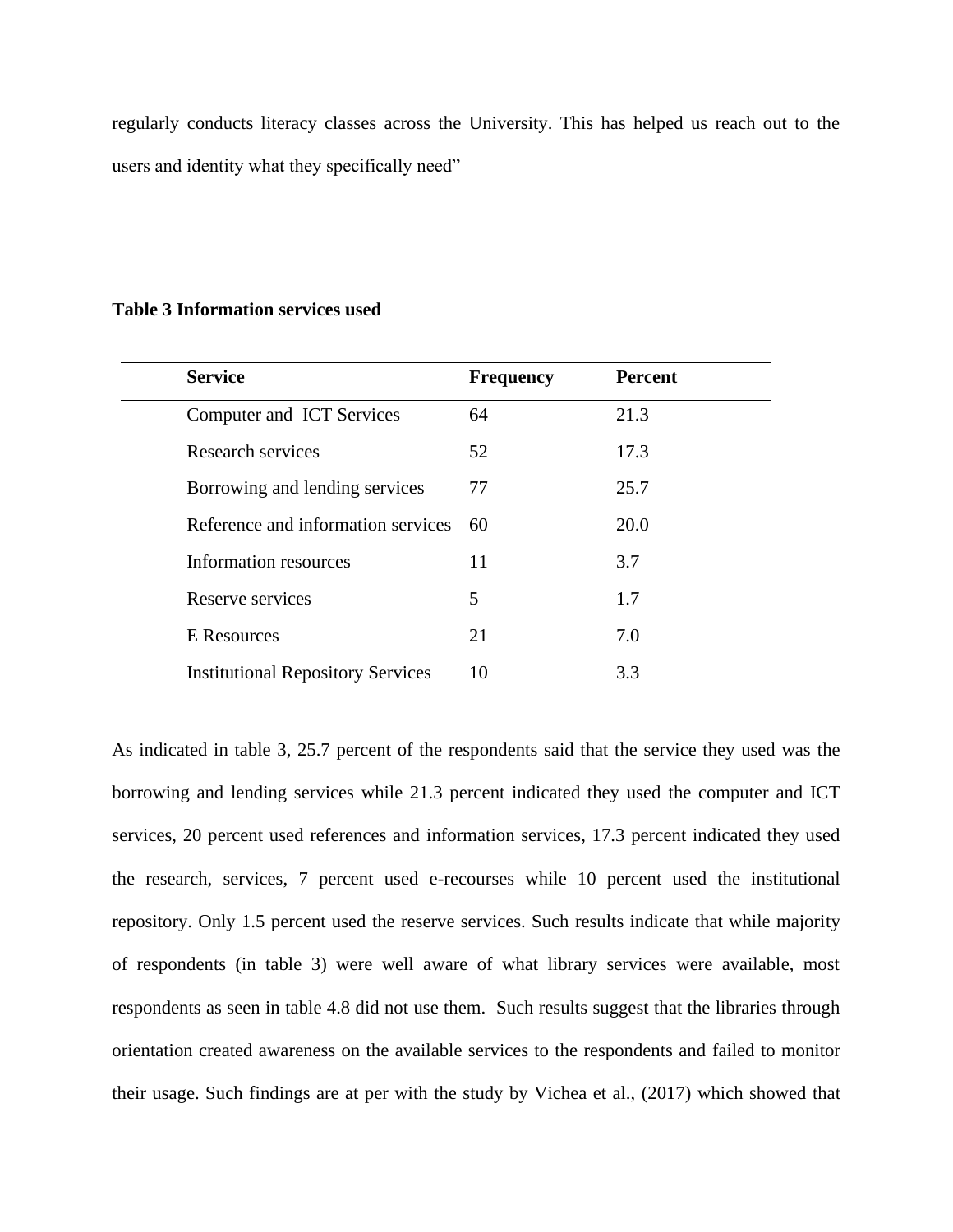the majority of library users were students and obtained their needed information from the library, especially textbooks and the internet. The findings suggests university libraries should conduct user satisfaction or monitoring and evaluation studies carried out in the last 5-10 years, even to a small extent. This implies that the type of library services provided appear to influence how users perceive the value of the library and institution at large. Upon enquiry from library staff on the services provided to users, it was revealed that services ranging from circulation( lending and receiving) reference, current awareness, acquisition, orientation, e-resources, institutional repository, bindery, photocopying( reprographic services and user education were provided by all the university libraries in the western region of Kenya. Further enquiry revealed unique services from respective university libraries as shown in the following excerpts;

Respondent MSN 1: "the library also provides SDI services where we filter information on current services and channel to students via email, We also organize seminars and conferences."

Respondent MSN 2: "we provide referral (to other sources) and assist students access eresources, guide students on how to exploit resources available in library"

Respondent MMUST 1: "We also provide junior services at the public reader's services"

Respondent MMUST 2: "we provide children services and virtual services though not many students are aware"

It was also revealed that the JOOST University Library provided services to users with special needs. This was noted by respondent JOOST 3 who said that the library had installed a special software to provide services for users with visual impairment. Although the respondent could not remember the name of the software by the time of the interview, it was evident that a few library staff were also partially trained on how to use the software.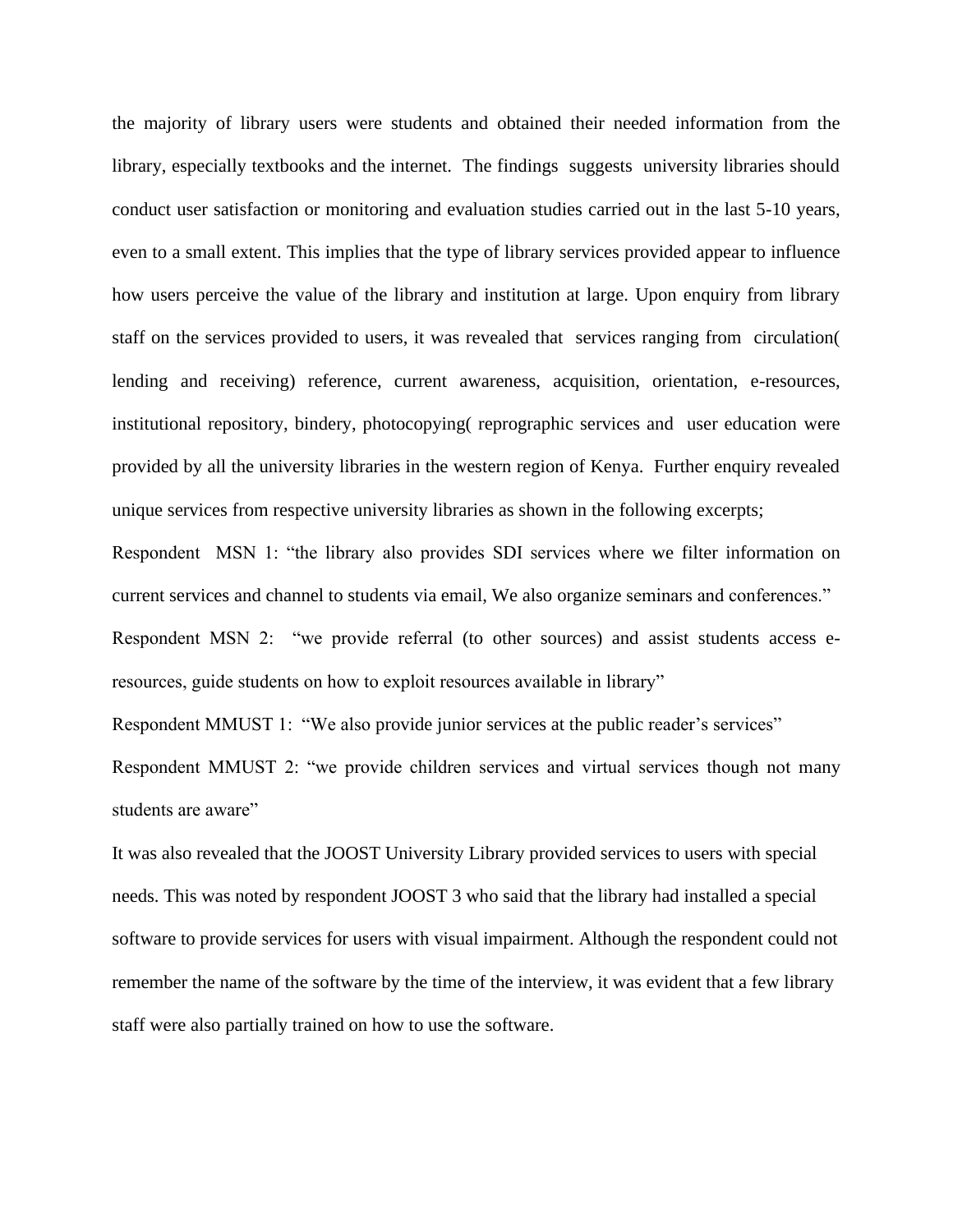## **Suggestions**

- 1. Improvement of librarian competency to meet the needs of the user community
- 2. Improvement of information literacy in the form of user education.
- 3. Enhancement of local content creation.
- 4. Improvement of electronic resources and library systems
- 5. Library promotional strategies.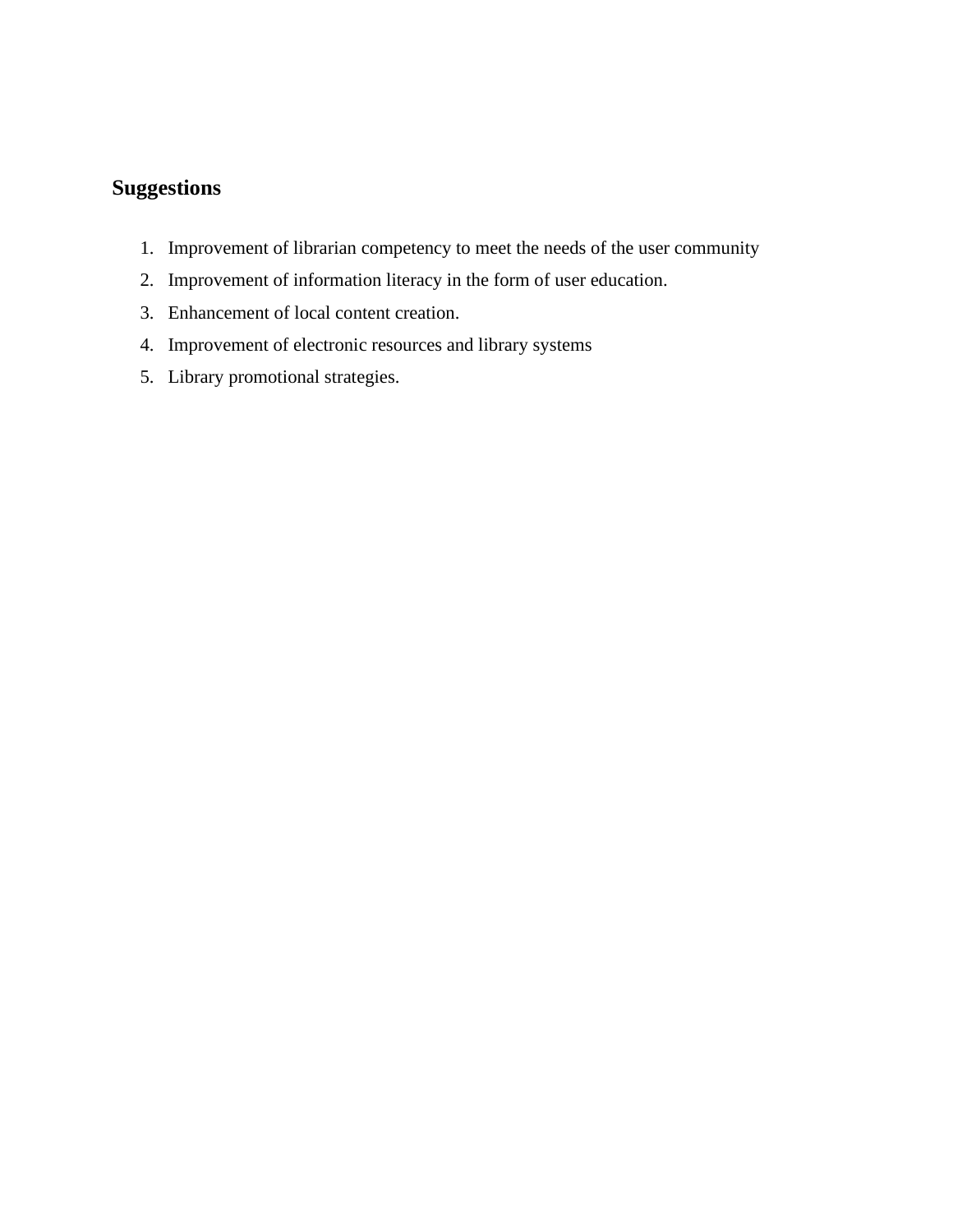## **References**

ACRL, (2018) Standards for libraries in higher education.

Blar and Malik, (2017), Explaining User Satisfaction with Academic Libraries: Strategic Implications. College & Research Libraries 59(2) DOI:10.5860/crl.59.2.156.

CUE, (2014). Standards and Guidelines.

Cummig, (1994), Restructuring Library and Information Science Curricula.

Dodsworth, (1998), Academic Library Websites as Marketing Tools.

Effects of Technological Changes on Library Operations and Services at Kenyatta University Library

Florence M. Itegi. (2015) Enhancing Access to Higher Education and its implications on Quality in Kenyan Universities. Makerere Journal of Higher Education.

Hansen (1998), Access to library services and facilities by persons with disability: Insights from academic libraries in Ghana. 53(1):096100062091772.

Hindchcliffe and Leon, (2011). Effective techniques for the promotion of library services and resources.

IFLA, (2015) School Library Guidelines

ISO 11620:1998, (2007), Information and documentation Library performance indicators.

Kakai and Musoke, Akiten, (2005), Analysis of Library and Information Science/Studies (LIS) Education Today: The Inclusion of Indigenous Knowledge and Multicultural Issues in LIS Curriculum.

Kavulya J. M, (2004), University Libraries in Kenya.

Nkanga, (2002), Digital marketing of library, information and knowledge products and services among librarians in selected university libraries in South-South, Nigeria.

Otember, (2012) ,Journal of Education for Library and Information Science. Vol. 53, No. 4, (Fall) October 2012.

Phipps (2004), Evidence Based Library and Information Practice 2018, 13.4

Stalford, (2014,) School Librarians' Experiences with Evidence-Based Library and Information Practice.